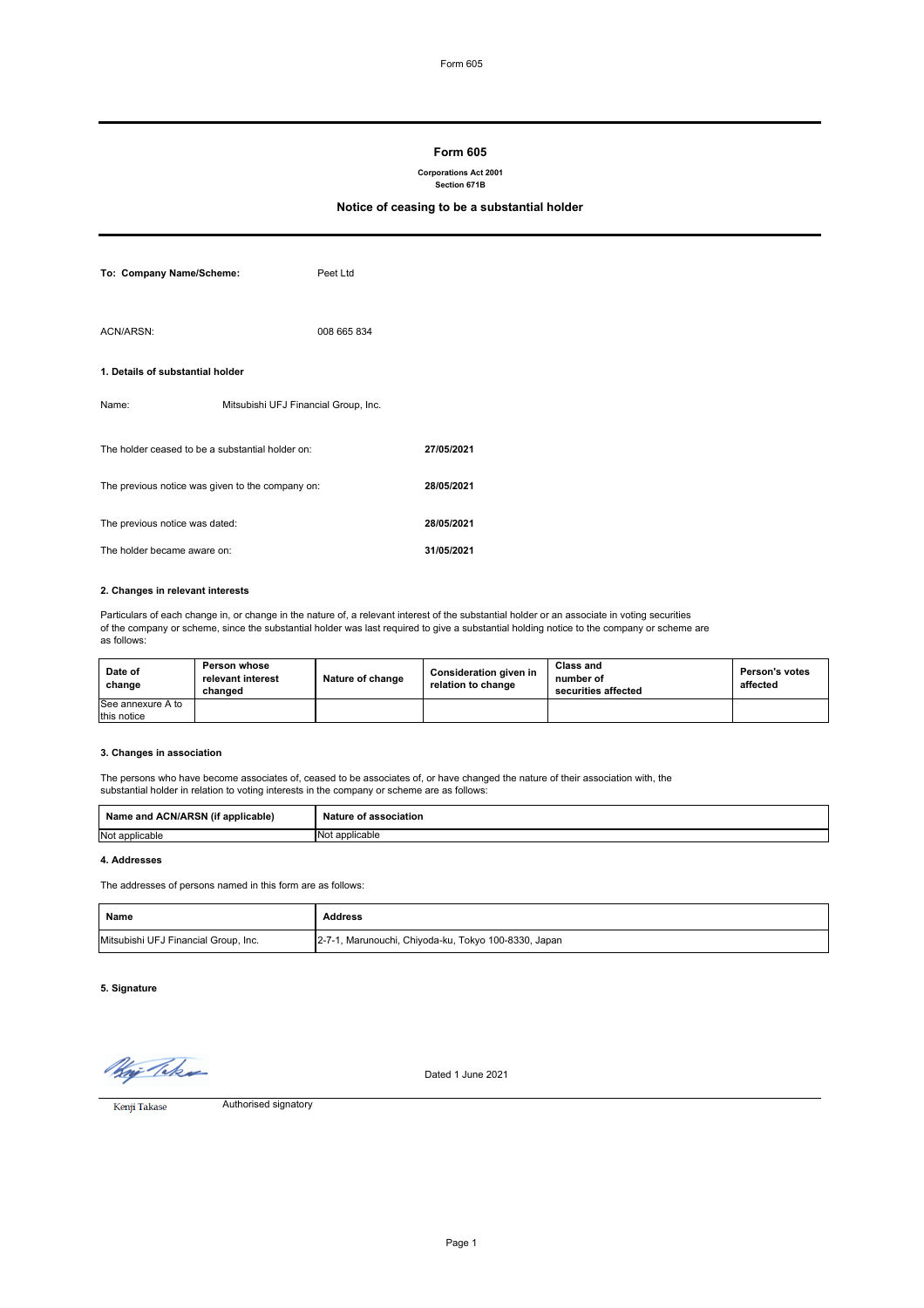# **Annexure A**

This is Annexure A of 1 page referred to in Form 605, Notice of ceasing to be a substantial holder dated 1 June 2021.

Kaj Teks

Kenji Takase

Authorised signatory Dated 1 June 2021

| Date of change | Person whose relevant interest<br>changed | Nature of change                                                                  | Consideration given in<br>relation to change | Class and number of<br>securities affected | Person's votes affected |
|----------------|-------------------------------------------|-----------------------------------------------------------------------------------|----------------------------------------------|--------------------------------------------|-------------------------|
| 26/05/2021     | Mitsubishi UFJ Financial Group, Inc.      | Collateral Received by an entity controlled by Morgan Stanley<br>see Annexure B   | N/A                                          | 3,782,756 Ordinary Shares                  | 3.782.756               |
| 27/05/2021     | Mitsubishi UFJ Financial Group, Inc.      | Collateral Returned by an entity controlled by Morgan Stanley -<br>see Annexure B | N/A                                          | 24.135.129 Ordinary Shares                 | 24.135.129              |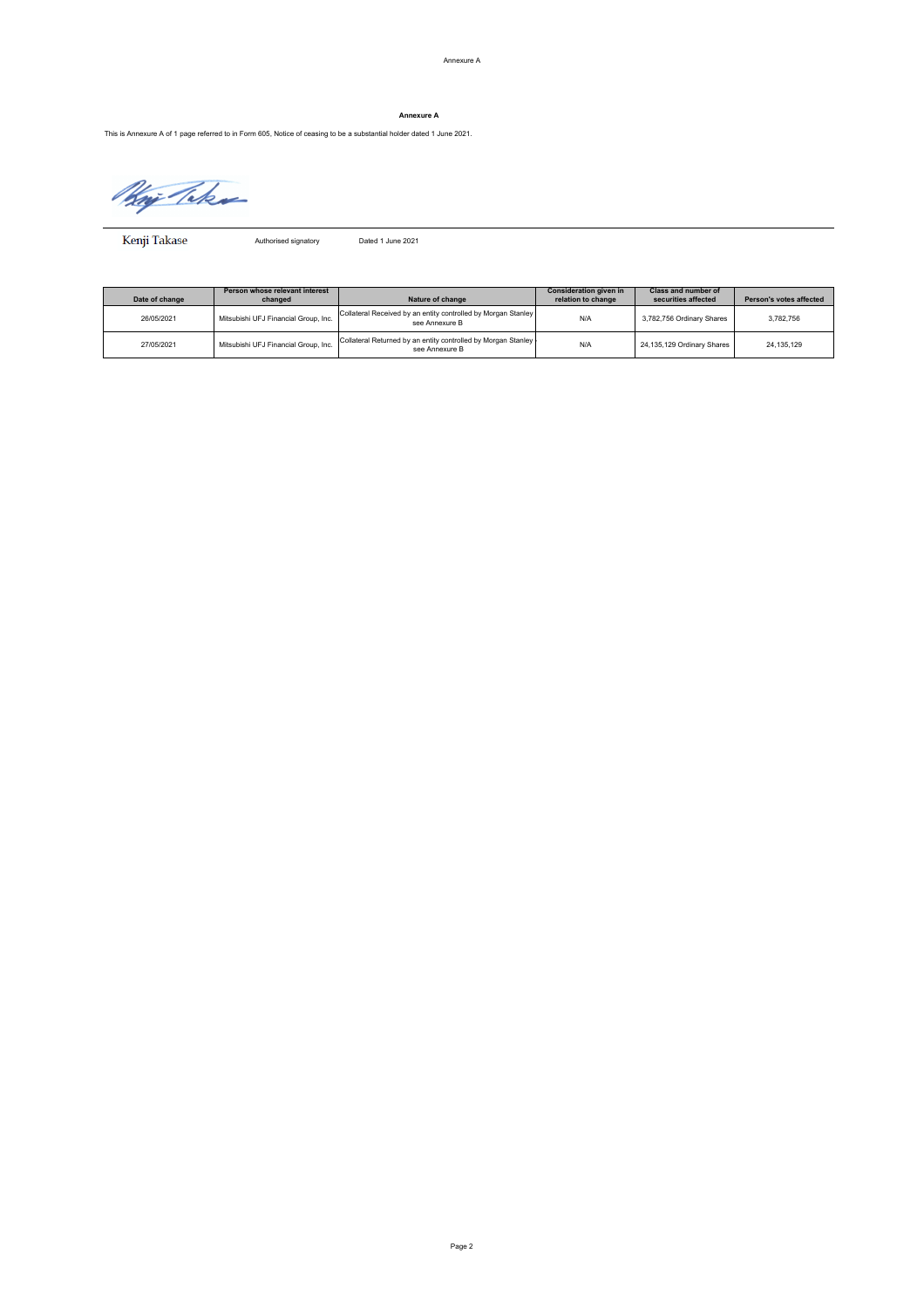Annexure B

#### **Annexure B**

This is Annexure B of 2 pages referred to in Form 605, Notice of ceasing to be a substantial holder dated 1 June 2021

Whip Take

Kenji Takase

Authorised signatory Dated 1 June 2021

*The below schedules are based on the relevant standard agreements. The entity filing the report will, if requested by the company or responsible entity to whom the prescribed form must be given or ASIC, give a copy of the agreement to the company, responsible entity or ASIC.*

| <b>Schedule</b>                                                                                                                                                 |                                                                                                                                                                                                      |  |  |
|-----------------------------------------------------------------------------------------------------------------------------------------------------------------|------------------------------------------------------------------------------------------------------------------------------------------------------------------------------------------------------|--|--|
| <b>Type of Agreement</b>                                                                                                                                        | International Prime Brokerage Agreement                                                                                                                                                              |  |  |
| <b>Parties to agreement</b>                                                                                                                                     | Morgan Stanley & Co. International plc for itself and as agent and trustee for and on behalf of the other Morgan Stanley                                                                             |  |  |
|                                                                                                                                                                 | Companies and EQUITY TRUSTEES LIMITED AS TRUSTEE FOR L1 CAPITAL LONG SHORT FUND                                                                                                                      |  |  |
| <b>Transfer Date</b>                                                                                                                                            | 20210527;                                                                                                                                                                                            |  |  |
| <b>Holder of Voting Rights</b>                                                                                                                                  | Prime broker has the right to vote securities rehypothecated from the Client.                                                                                                                        |  |  |
| Are there any restrictions on voting rights?                                                                                                                    | Yes/No                                                                                                                                                                                               |  |  |
| If yes, detail Not applicable                                                                                                                                   |                                                                                                                                                                                                      |  |  |
| Scheduled Return Date (if any)                                                                                                                                  | Open                                                                                                                                                                                                 |  |  |
| Does the borrower have the right to return early?                                                                                                               | Yes <del>/No</del>                                                                                                                                                                                   |  |  |
| If yes, detail Prime broker may return shares which were rehypothecated from the client at any time.                                                            |                                                                                                                                                                                                      |  |  |
| Does the lender have the right to recall early?                                                                                                                 | Yes <del>/No</del>                                                                                                                                                                                   |  |  |
| If yes, detail Prime broker will be required to return to the client shares rehypothecated from the client's account upon a sale of those shares by the client. |                                                                                                                                                                                                      |  |  |
| Will the securities be returned on settlement?                                                                                                                  | Yes <del>/No</del>                                                                                                                                                                                   |  |  |
|                                                                                                                                                                 | If yes, detail any exceptions Upon an Event of Default, the default market value of all Equivalent Securities to be delivered will be determined and on the basis of the amounts so established, an  |  |  |
|                                                                                                                                                                 | account shall be taken of what is due from each party to the other. The amounts due from one party shall be set off against the amounts due from the other party and only the balance of the account |  |  |
| shall be payable.                                                                                                                                               |                                                                                                                                                                                                      |  |  |
|                                                                                                                                                                 |                                                                                                                                                                                                      |  |  |
| <b>Schedule</b>                                                                                                                                                 |                                                                                                                                                                                                      |  |  |
| <b>Type of Agreement</b>                                                                                                                                        | International Prime Brokerage Agreement                                                                                                                                                              |  |  |
| <b>Parties to agreement</b>                                                                                                                                     | Morgan Stanley & Co. International plc for itself and as agent and trustee for and on behalf of the other Morgan Stanley<br>Companies and L1 CAPITAL LONG SHORT (MASTER) FUND                        |  |  |
| <b>Transfer Date</b>                                                                                                                                            | 20210525:                                                                                                                                                                                            |  |  |
| <b>Holder of Voting Rights</b>                                                                                                                                  | Prime broker has the right to vote securities rehypothecated from the Client.                                                                                                                        |  |  |
| Are there any restrictions on voting rights?                                                                                                                    | Yes/No                                                                                                                                                                                               |  |  |
| If yes, detail Not applicable                                                                                                                                   |                                                                                                                                                                                                      |  |  |
| Scheduled Return Date (if any)                                                                                                                                  | Open                                                                                                                                                                                                 |  |  |
| Does the borrower have the right to return early?                                                                                                               | Yes <del>/No</del>                                                                                                                                                                                   |  |  |
| If yes, detail Prime broker may return shares which were rehypothecated from the client at any time.                                                            |                                                                                                                                                                                                      |  |  |
| Does the lender have the right to recall early?                                                                                                                 | Yes <del>/No</del>                                                                                                                                                                                   |  |  |
| If yes, detail Prime broker will be required to return to the client shares rehypothecated from the client's account upon a sale of those shares by the client. |                                                                                                                                                                                                      |  |  |
| Will the securities be returned on settlement?                                                                                                                  | Yes <del>/No</del>                                                                                                                                                                                   |  |  |
|                                                                                                                                                                 | If yes, detail any exceptions Upon an Event of Default, the default market value of all Equivalent Securities to be delivered will be determined and on the basis of the amounts so established, an  |  |  |
|                                                                                                                                                                 | account shall be taken of what is due from each party to the other. The amounts due from one party shall be set off against the amounts due from the other party and only the balance of the account |  |  |
| shall be payable.                                                                                                                                               |                                                                                                                                                                                                      |  |  |
|                                                                                                                                                                 |                                                                                                                                                                                                      |  |  |
| <b>Schedule</b>                                                                                                                                                 |                                                                                                                                                                                                      |  |  |
| <b>Type of Agreement</b>                                                                                                                                        | International Prime Brokerage Agreement                                                                                                                                                              |  |  |
|                                                                                                                                                                 | Morgan Stanley & Co. International plc for itself and as agent and trustee for and on behalf of the other Morgan Stanley                                                                             |  |  |

| International Prime Brokerage Agreement                                                                                                                                                              |  |  |
|------------------------------------------------------------------------------------------------------------------------------------------------------------------------------------------------------|--|--|
| Morgan Stanley & Co. International plc for itself and as agent and trustee for and on behalf of the other Morgan Stanley                                                                             |  |  |
| Companies and CERES CAPITAL PTY LTD                                                                                                                                                                  |  |  |
| 20210527;                                                                                                                                                                                            |  |  |
| Prime broker has the right to vote securities rehypothecated from the Client.                                                                                                                        |  |  |
| Yes/No                                                                                                                                                                                               |  |  |
|                                                                                                                                                                                                      |  |  |
| Open                                                                                                                                                                                                 |  |  |
| Yes/No                                                                                                                                                                                               |  |  |
| If yes, detail Prime broker may return shares which were rehypothecated from the client at any time.                                                                                                 |  |  |
| Yes/No                                                                                                                                                                                               |  |  |
| If yes, detail Prime broker will be required to return to the client shares rehypothecated from the client's account upon a sale of those shares by the client.                                      |  |  |
| Yes/No                                                                                                                                                                                               |  |  |
| If yes, detail any exceptions Upon an Event of Default, the default market value of all Equivalent Securities to be delivered will be determined and on the basis of the amounts so established, an  |  |  |
| account shall be taken of what is due from each party to the other. The amounts due from one party shall be set off against the amounts due from the other party and only the balance of the account |  |  |
|                                                                                                                                                                                                      |  |  |
|                                                                                                                                                                                                      |  |  |
|                                                                                                                                                                                                      |  |  |
| International Prime Brokerage Agreement                                                                                                                                                              |  |  |
|                                                                                                                                                                                                      |  |  |

| <b>Type of Agreement</b>       | International Prime Brokerage Agreement                                                                                  |
|--------------------------------|--------------------------------------------------------------------------------------------------------------------------|
| <b>Parties to agreement</b>    | Morgan Stanley & Co. International plc for itself and as agent and trustee for and on behalf of the other Morgan Stanley |
|                                | Companies and INTEGRATED CORE STRATEGIES (ASIA) PTE LTD.                                                                 |
| <b>Transfer Date</b>           | 20210527:                                                                                                                |
| <b>Holder of Voting Rights</b> | Prime broker has the right to vote securities rehypothecated from the Client.                                            |